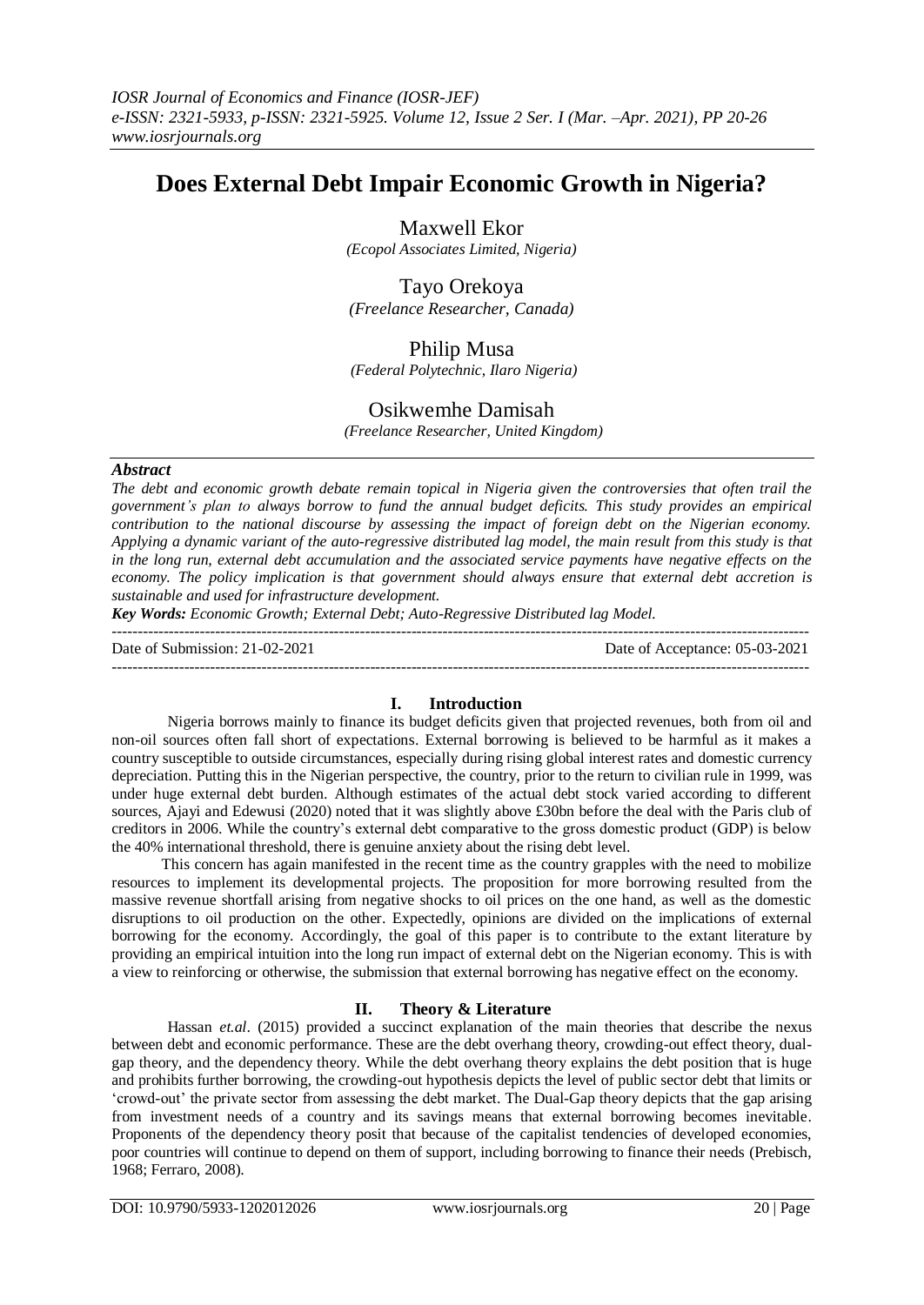The connection between external debt and economic performance remains a topical issue given that countries will continue to experience financing gaps for developmental projects. This literature review provides evidence in a sequential manner from studies that have examined empirically, the relationship between external debt and the economy. The rationale for this chronological order is to understand how results on the subject matter have evolved over time. In addition, given that outcomes of empirical works are a function of data and the estimation technique, the chronological order explains how advances in econometric techniques have helped explain the relationship between external debt and economic growth.

Ajayi (1991) explained that instability in the economic condition of Nigeria motivated the huge borrowing needs, including from external sources, at unmanageable levels and thus affected domestic resource mobilization. Elbadawi *et al*. (1996) used a cross-country approach and depicted that the effect of external debt on growth are mainly through 'current debt inflows as ratio of GDP, previous debt accumulation, and debt service ratio. The outcome was that debt accumulation incumbers growth while debt stock boosts growth. Ndung'u (1998) assessed the impact of debt on private investment and economic growth in Africa, positing that foreign debt challenge in Africa leads to investment gap and lower economic growth. The result was that if a nation gets onto the wrong side of the Laffer curve and the trend is not reversed, then the accumulated effects further affect economic growth. Iyoha (1999) used simulation technique to evaluate the consequence of external debt on growth in sub-Saharan Africa. The result showed that the outcome of debt overhang on growth was significant.

Were (2001) examined and indicated that external debt accumulation has inverse result on economic progress and private investment in Kenya, while growth is not affected adversely by debt servicing. Edo (2002) conducted a comparative study of Nigeria and Morocco with the objective of examining the external debt problem in Africa. The main conclusions comprise but are not limited to the fact that external debt has negative impact on investment, and that fiscal spending, balance of payments and global interest rate are the vital influences in clarifying the accretion of external debt in Nigeria and Morocco. Audu (2004) applied the Johansen co-integration and Vector Error correction methods to explore the effect of debt on economic growth and public investment in Nigeria. The conclusion was that debt service burden has a significant adverse effect on economic growth and public investment in Nigeria.

Dinneya (2006) analyzed democracy, external debt and economic growth in Nigeria; the outcome from this study was mixed because while debt contributed positively to economic growth in some period, the reverse was the case in some other period. Osinubi and Olaleru (2006) posited that the need for borrowing to finance budget deficit led to the accumulation of external debt. Scrutinizing how budget deficit resulted in debt build-up, their findings confirm the presence of debt Laffer curve and the nonlinear impacts of external debt on economic growth in Nigeria.

Adepoju *et al*. (2007) investigated the behaviour of donor agencies and they found that accumulation of external debt impairs economic growth in Nigeria. On the contrary, Ali and Mshelia (2007) found positive and negative relations between external debt and GDP for Nigeria. Adam (2007) studied the nexus between external debt and economic growth with focus on debt sustainability. The results indicated that the impact of external debt on economic growth is negative. Olu-Coris (2008) adopted a sectoral method (Agriculture, Transport/Communications, Health and Defence) to studying the association between external debt and economic growth in Nigeria. The result demonstrates that external debt reduced economic growth through the five sectors.

Adesola (2009) used debt payment to multilateral financial creditors, Paris club creditors and London club creditors and found that the gross domestic product (GDP) and gross fixed capital formation were negatively affected. Bakare (2010) measured the impact of debt relief on Nigeria's economic growth and the outcomes specify that despite the respite from Paris Club in 2006, growth was not positively affected. Dada (2012) used various statistical and econometric methods to examine the impact of debt on economic growth in Nigeria. The outcome was that no long-run relationship exists between debt and growth while the effect of external debt is negative and insignificant, that of local debt is positive but also not significant.

Hassan *et. al*. (2015) relied on the Dual-Gap theory and ordinary least squares method to assess the effect of external debt in Nigeria. The results indicate that the effect of debt on economic growth is insignificant, with external debt contributing only marginally. Seteolu and Aje (2018) relied on the dependency theory intuition and descriptive illustrations to argue that Nigeria's external debt predicament is the outcome of the location of its economy in the international capitalist system as a dependent, peripheral entity. They also noted that this challenge is magnified by the domestic flaws that characterize the national economy.

Ajayi and Edewusi (2020) studied the consequence of government debt on Nigeria's economic growth using time series data between 1998 and 2018. Applying descriptive statistics, unit root test, Johansen cointegration test and vector error correction model, the study found that external debt has a negative long run and short run effect on Nigeria's economic performance while domestic debt exerts positive long run and short run impact.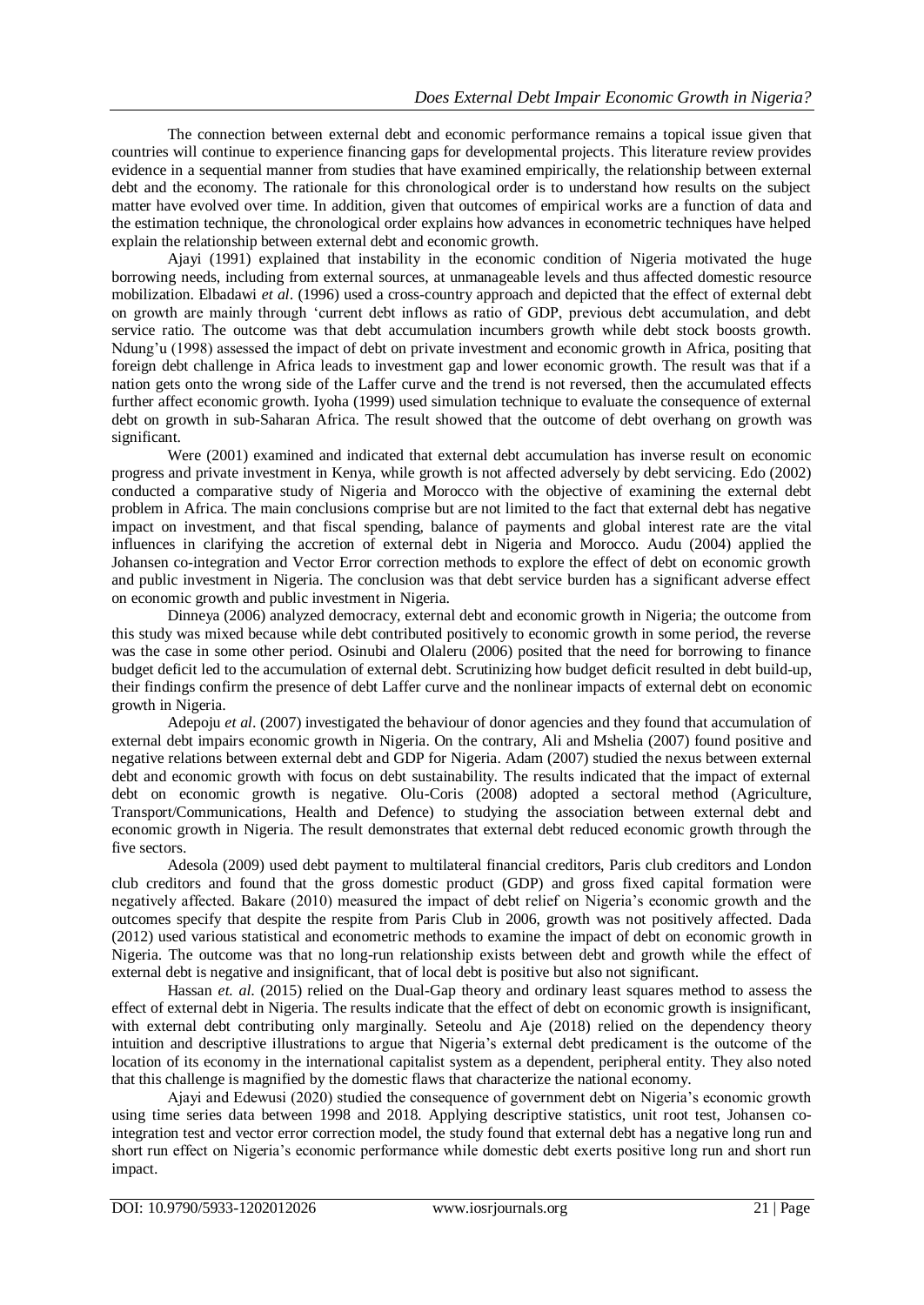The reviewed studies provided the different outcomes concerning the connection between debt and economic growth. This study therefore contributes to the literature by applying a different estimation procedure to examine this issue. The estimation techniques are explained in the subsequent section.

## **III. Methodology**

 Given the diverse approaches that have been used to examine the debt-growth relationship, this section briefly outlines the estimation technique and data type that are applied for the study.

## **Estimation technique**

 The Autoregressive Distributed Lag (ADL) model is a dynamic econometric tool that is applied in examining the long run relationship between and among economic variables. A key characteristic of the ADL model is that the regressors may include the lagged values of the dependent variable as well as the current and lagged values of the explanatory variables.

In its general form the  $ADL(1, 1)$  model is stated as follows:

yt = m + α1yt−1 + β0xt + β1xt−1 + ut ……………………….………………1

Where yt and xt are stationary variables and ut is a white noise.

To scrutinize the connection between external debt and economic growth in Nigeria, this study assumes the dynamic effect of external debt on the GDP by employing a variant of the ADL model (p, q) of the form stated in equation 2.

 $\Delta Yt = \alpha + \Phi t + \beta Yt - 1 + \mu \Delta Yt - 1 + ... + \mu p - 1 \Delta Yt - p + 1 + \Theta Xt + \beta 1 \Delta Xt + \beta 1 - \lambda Xt - 1 + \mu \Theta \Delta Xt - q + 1 + \epsilon t$ ...................................................................................................2

| Where:          |     |                                                                  |
|-----------------|-----|------------------------------------------------------------------|
| ∆Yt             | $=$ | first difference of the dependent variable                       |
| $Yt-1$          | $=$ | lagged value of the dependent                                    |
| $\Delta Y t$ -1 | $=$ | lagged value of the first difference of the dependent variable   |
| Xt              | $=$ | explanatory variable                                             |
| $\Delta Xt$     | $=$ | first difference of the explanatory variable                     |
| $\Delta X t$ -1 | $=$ | lagged value of the first difference of the explanatory variable |
| Φt              |     | the deterministic time trend                                     |

An important benefit of applying the variant of the ADL model stated in equation 2 is that according to Koop (2009), the problem of multicollinearity is reduced to the barest minimum. Likewise, the marginal and long-run effects of the coefficients can be understood using the concept of the multiplier. So, the long-run effect of the explanatory variables on the dependent variable in equation 2 is determined by the ratio of the coefficients of the explanatory variables Xt and the lag of the dependent variable Yt-1, that is  $(-\emptyset/\emptyset)$ .

Equation 2 is modified to estimate the long-run effects of external debt and debt service on GDP as re-stated in equation 3 as follows:

|                    |     | $\Delta InGDP$ t= $\alpha$ + $\Phi$ t+ $\beta InGDP$ t-1+ $\mu\Delta InGDP$ t-1 + $\emptyset$ EDSt + $\beta$ 1 $\Delta$ EDSt+ $\beta$ 1-t $\Delta$ EDSt-1 + $\Omega$ DSPt + $\psi$ 1 $\Delta$ DSPt+ $\chi$ 1- |
|--------------------|-----|---------------------------------------------------------------------------------------------------------------------------------------------------------------------------------------------------------------|
|                    |     |                                                                                                                                                                                                               |
| Where              |     |                                                                                                                                                                                                               |
| $\Delta$ InGDPt    | $=$ | first difference of the log of GDP                                                                                                                                                                            |
| $InGDPt-1$         | $=$ | lagged value of log of GDP                                                                                                                                                                                    |
| $\Delta$ InGDPt-1  | $=$ | lagged value of the first difference of log of GDP                                                                                                                                                            |
| EDSt               | $=$ | external debt stock (% of GDP)                                                                                                                                                                                |
| $\Delta$ EDSt      | $=$ | first difference of external debt stock (% of GDP)                                                                                                                                                            |
| $\triangle EDSt-1$ | $=$ | lagged value of the first difference of external debt stock (% of GDP)                                                                                                                                        |
| <b>DSPt</b>        | $=$ | debt service payment                                                                                                                                                                                          |
| $\Delta$ DSPt      | $=$ | first difference of debt service payment                                                                                                                                                                      |
| $\triangle$ DSPt-1 | $=$ | lagged value of the first difference of debt service payment                                                                                                                                                  |
| Φt                 | $=$ | the deterministic time trend                                                                                                                                                                                  |
|                    |     |                                                                                                                                                                                                               |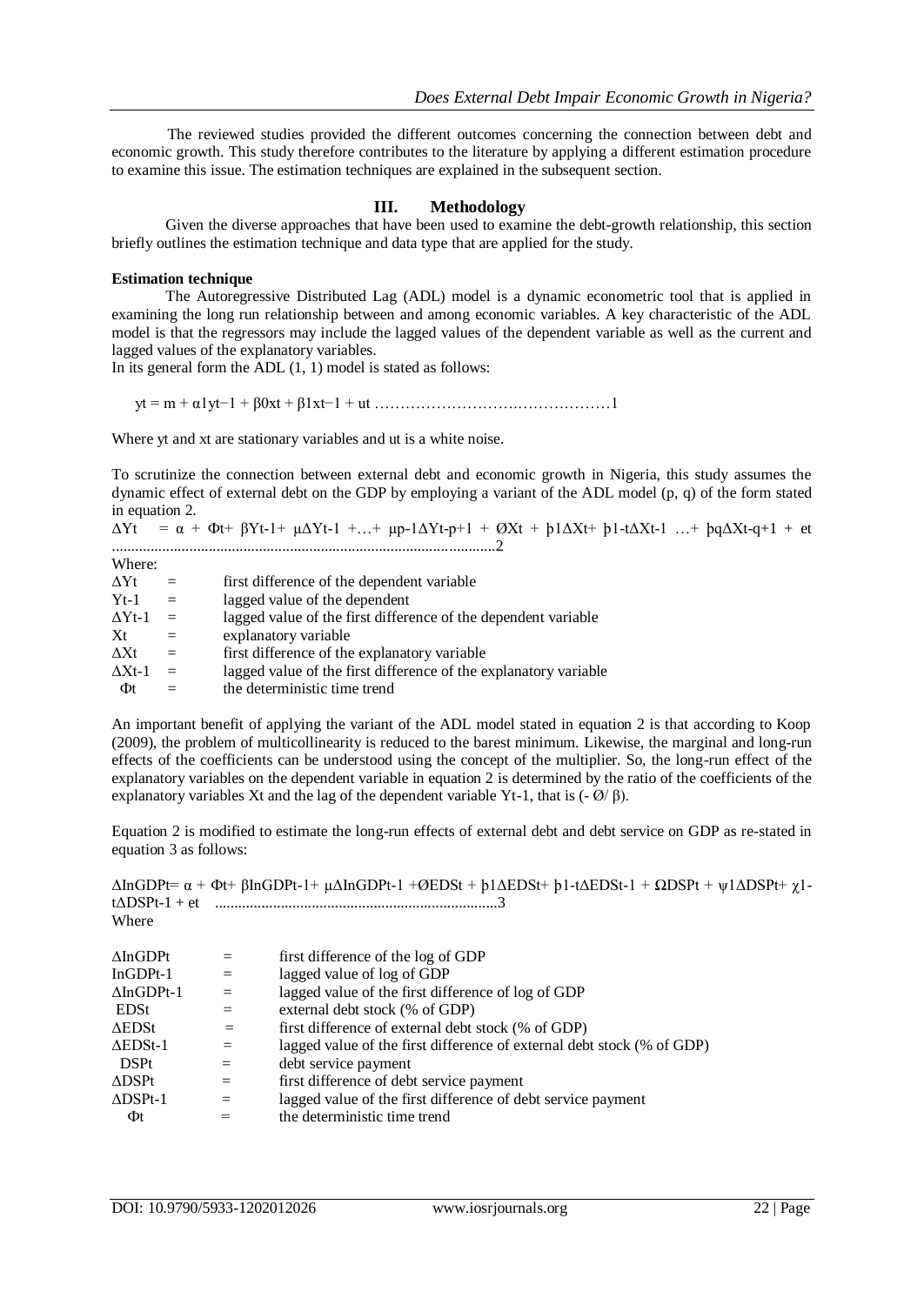## **Data type and source**

 The type of data required for the investigation herein is time series data which is defined as data collected on a given frequency, for example, daily, weekly, monthly, quarterly, and annually. The information was obtained from the World Bank's World Development Indicators (WDI) between 1976 and 2008. Although dated, the rationale for concentrating on this timeframe is to measure how foreign debt impacted the Nigerian economy in the years of huge debt accumulation and shortly after the Paris Club debt deal in 2006.

## **IV. Results**

## **Unit Root Test**

 An important condition for estimating the Autoregressive Distributed Lag (ADL) model is that the variables must be stationary, thus the unit root test was performed using the Augmented Dickey-Fuller (ADF) test. Table 1 illustrates that the variables are stationary after the first difference, implying that they are integrated of order 1 and can be used in the ADL model.

|             | <b>ADF</b> t-statistic | <b>Critical values</b> |           |           | P-value* |
|-------------|------------------------|------------------------|-----------|-----------|----------|
|             |                        | $1\%$                  | 5%        | 10%       |          |
| <b>LGDP</b> | $-4.1250$              | $-3.6616$              | $-2.9604$ | $-2.6191$ | 0.0031   |
| <b>DSP</b>  | $-8.0586$              | $-3.6616$              | $-2.9604$ | $-2.6191$ | 0.0000   |
| <b>EDS</b>  | $-5.1323$              | $-3.6616$              | $-2.9604$ | $-2.6191$ | 0.0002   |

## **Table no 1: shows Unit Root Test**

Source: Author's estimates

\*MacKinnon (1996) one-sided p-values

#### **Estimation outcomes**

#### **Model with External Debt Stock and Debt Service**

 Table 2 displays the outcomes of the first model which has both external debt stock and debt service as the explanatory variables. Given that our focus is on the long run effect, the long-run impacts are measured by the negative ratio of the coefficients of the explanatory variables Xt (EDSt and DSPt) and the lag of the dependent variable Yt-1, (InGDPt-1). +

 The estimated coefficient of EDSt is –0.0013, DSPt is -0.0045 and InGDPt-1 is -0.6181. Consequently, the long-run effect of external debt stock (EDSt) on GDP is -(-0.0013/-0.6181) which is equal to -0.002. This suggests that in the long-run, GDP will drop by about 0.002% if external debt increases by 1%. Also, the longrun effect of debt service payment on GDP is  $-(-0.0045/-0.6181)$  which is equal to  $-0.007$ , implying that GDP drops by 0.007% if external debt service payment increases by 1%. The inference is that in the long run the negative effect of serving the debt is higher that the impact of debt stock.

| Table no 2: Estimated ADL Results 1 |  |  |  |  |
|-------------------------------------|--|--|--|--|
|-------------------------------------|--|--|--|--|

|                    | Coeff.    | <b>Std. Error</b> | t-ratio   | p-value |
|--------------------|-----------|-------------------|-----------|---------|
| const              | 15.8053   | 6.7757            | 2.3326    | 0.0297  |
| Time               | 0.0214    | 0.0114            | 1.8722    | 0.0751  |
| $InGDPt-1$         | $-0.6181$ | 0.2676            | $-2.3097$ | 0.0311  |
| EDSt               | $-0.0013$ | 0.0012            | $-1.0840$ | 0.2906  |
| $\triangle$ EDSt   | $-0.4792$ | 0.0828            | $-5.7858$ | 0.0000  |
| $\triangle EDSt-1$ | 0.1966    | 0.1649            | 1.1921    | 0.2465  |
| <b>DSPt</b>        | $-0.0045$ | 0.0057            | $-0.7869$ | 0.4401  |
| $\triangle$ DSPt   | 0.1896    | 0.0905            | 2.0944    | 0.4401  |
| $\triangle$ DSPt-1 | $-0.0978$ | 0.0529            | $-1.8472$ | 0.0788  |
| $\Delta In GDPt-1$ | 0.0448    | 0.1298            | 0.3457    | 0.7330  |
|                    |           |                   |           |         |
| R-squared          | 0.8391    |                   |           |         |
| Adjusted R-squared | 0.7702    |                   |           |         |

Source: Author's estimates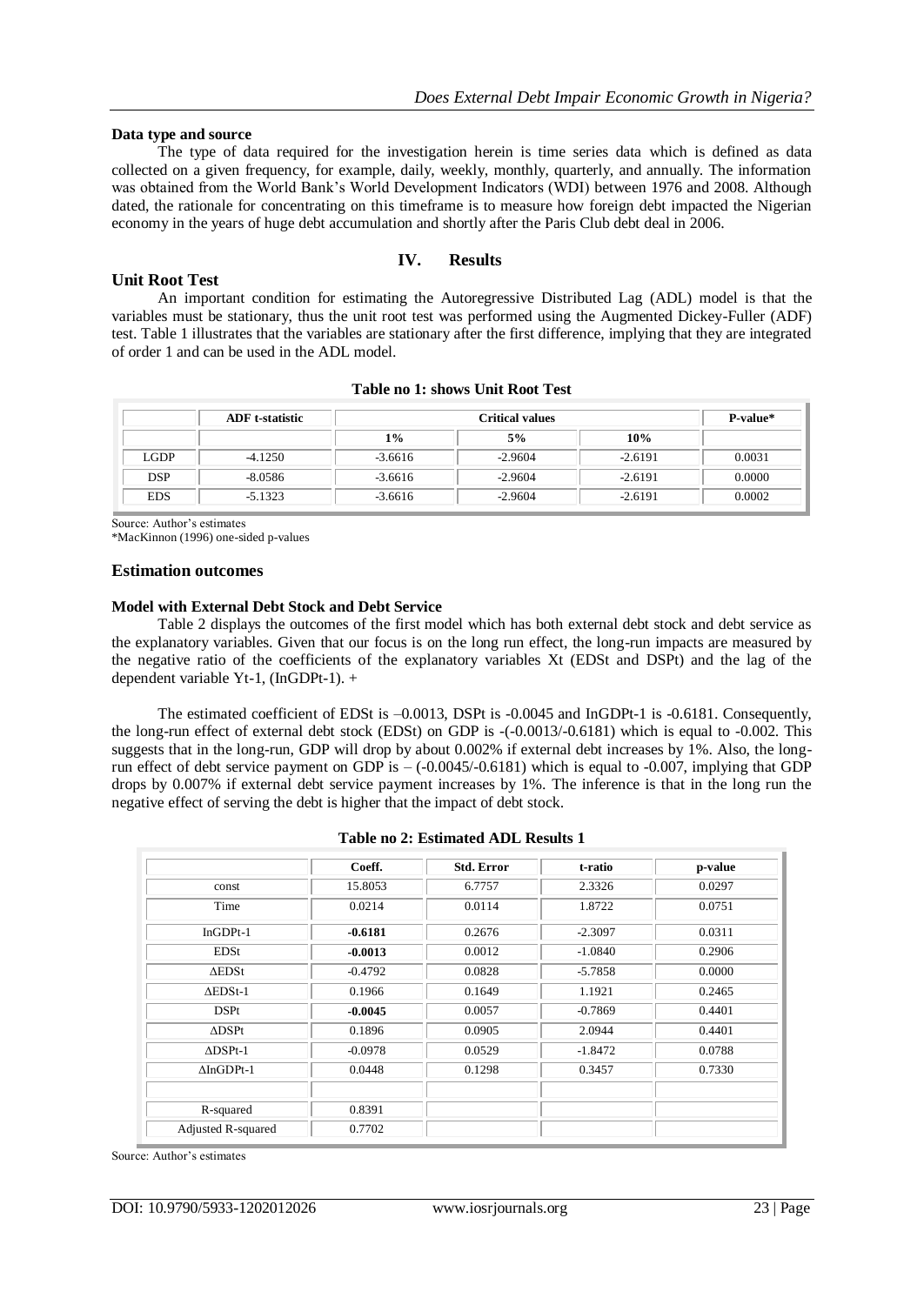## **Model with only External Debt Stock**

 To determine the separate impacts of debt stock and debt service, the model is re-estimated with only EDS and lag of the dependent variable (GDP) as the explanatory variables as shown in equation 4: ΔInGDPt= α + Фt+ βInGDPt-1+ µΔInGDPt-1 +ØEDSt + þ1ΔEDSt+ þ1-tΔEDSt-1

```
+ et ...............................................................................................................................................4
```
 From the outcomes in Table 3, the estimated coefficient of EDSt is –0.003 whereas that of InGDPt-1 is - 0.2824. So, the long-run multiplier result is stated as -(-0.003/-0.2824) which is equal to -0.012. This suggests that in the long-run GDP will decline by about 0.01% if debt increases by 1%.

|                    | Coeff.    | <b>Std. Error</b> | t-ratio   | p-value |
|--------------------|-----------|-------------------|-----------|---------|
| Const              | 6.9273    | 2.9783            | 2.3259    | 0.0289  |
| Time               | 0.0128    | 0.0045            | 2.8057    | 0.0098  |
| $InGDPt-1$         | $-0.2824$ | 0.1215            | $-2.3243$ | 0.0289  |
| <b>EDSt</b>        | $-0.0033$ | 0.0013            | $-2.6059$ | 0.0155  |
| $\Delta$ EDSt      | $-0.0045$ | 0.0016            | $-2.8910$ | 0.0080  |
| $\triangle EDSt-1$ | 0.0059    | 0.0019            | 3.1481    | 0.0044  |
| $\Delta In GDPt-1$ | 0.5404    | 0.1874            | 2.8836    | 0.0082  |
|                    |           |                   |           |         |
| R-squared          | 0.7961    |                   |           |         |
| Adjusted R-squared | 0.7452    |                   |           |         |

| Table no 3: Estimated ADL Result 2 |  |  |  |  |
|------------------------------------|--|--|--|--|
|------------------------------------|--|--|--|--|

Source: Author's estimates

#### **Model with only Debt Service**

 The ADL model is further re-estimated with only DSP and the lag of GDP as the explanatory variables as shown in equation 5:

```
ΔInGDPt= α + Фt+ βInGDPt-1+ µΔInGDPt-1 +ØDSPt + þ1ΔDSPt+ þ1-tΔDSPt-1
```
+ et ..............................................................................................................................................................5

 The long-run effect of debt service on GDP is specified by the ratio of the coefficients of DSPt and InGDPt-1. Table 4 displays that the estimated coefficient of DSPt is -0.0113 whereas that of InGDPt-1 is -0.0991, thus, the long-run multiplier consequence is stated as  $-(-0.0113/0.0991)$  which is equal to  $-0.114$ . This implies that in the long-run GDP will drop by about 0.11% if debt service increases by 1%.

|                    | Coeff.    | <b>Std. Error</b> | t-ratio   | p-value |
|--------------------|-----------|-------------------|-----------|---------|
| Const              | 2.5002    | 2.0024            | 1.2486    | 0.2239  |
| Time               | 0.0081    | 0.0047            | 1.7330    | 0.0959  |
| $InGDPt-1$         | $-0.0991$ | 0.0824            | $-1.2036$ | 0.2405  |
| <b>DSPt</b>        | $-0.0113$ | 0.0046            | $-2.4594$ | 0.0215  |
| $\triangle$ DSPt   | 0.0096    | 0.0056            | 1.7237    | 0.0976  |
| $\triangle$ DSPt-1 | 0.0044    | 0.0051            | 0.8610    | 0.3978  |
| $\Delta InGDPt-1$  | $-0.0239$ | 0.2060            | $-0.1158$ | 0.9087  |
|                    |           |                   |           |         |
| R-squared          | 0.3548    |                   |           |         |
| Adjusted R-squared | 0.1935    |                   |           |         |

**Table no 4: Estimated ADL Results 3**

Source: Author's estimates

Overall, the results from this study reinforce the findings of Adepoju *et al*. (2007), Adesola (2009), Dada (2012) and Ajayi and Edewusi (2020). These studies found that external debt affects the economy negatively.

#### **Post estimation tests**

 Post estimation tests were conducted for the three estimated models and the results are shown in Table 5. The essence of these tests is to ensure that the results obtained are not spurious and misleading. The normality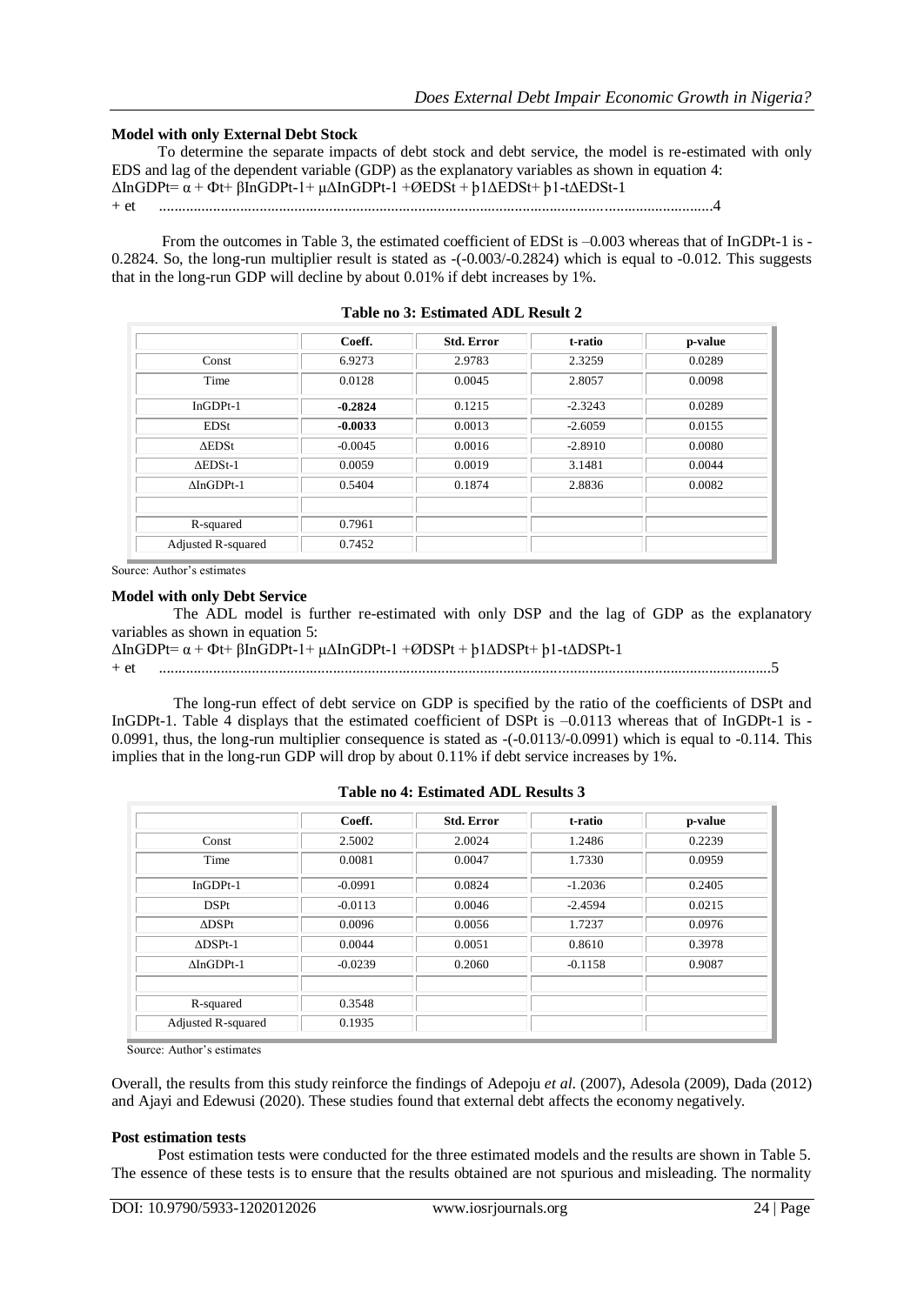tests for the three models show that the residuals are normally distributed as indicated by the p-values. Also, the models were well specified as explained by the Ramsey's RESET test for specification results, while the tests for heteroskedasticity using White's (1980) test show that the variances are homoscedastic. The models did not violate the serial independence assumption given the outcomes of the autocorrelation test.

|                                 | Model 1 | Model 2 | Model 3 |
|---------------------------------|---------|---------|---------|
| Normality Test                  | 0.7354  | 0.3068  | 0.2319  |
| Ramsey's RESET Test             | 0.5210  | 0.1071  | 0.4299  |
| White's Heteroskedasticity Test | 0.5932  | 0.5343  | 0.3233  |
| LM test (autocorrelation)       | 0.6737  | 0.3794  | 0.6878  |

Source: Author's estimates

#### **V. Summary and Conclusion**

 The study scrutinized the long run effect of external debt on the Nigerian economy. The justification for this re-examination is the continuous debate that is often associated with the country's borrowing plans. Applying a modified version of the autoregressive distributed lag model, this study found that the long run effects of both external debt stock and the associated service payments are adverse on Nigeria's economic growth. However, the negative consequence of debt service payment is higher when compared with debt stock. The results from this study support those of Adepoju *et al*. (2007), Adesola (2009), Dada (2012) and Ajayi and Edewusi (2020) that all found that the effect of external debt on economic growth is negative in Nigeria. The policy inference is that the government should be meticulous and focus on external financing that are concessionary. In addition, such external borrowings should be channeled to programmes and projects that will boost economic growth and development in the country.

#### **References**

- [1]. Adam, J.A (2007). 'The debt servicing capacity of Nigeria's economy' [http://www.csae.ox.ac.uk/conferences/2007-EDiA-](http://www.csae.ox.ac.uk/conferences/2007-EDiA-LaWBiDC/papers/431-Adam.pdf)[LaWBiDC/papers/431-Adam.pdf,](http://www.csae.ox.ac.uk/conferences/2007-EDiA-LaWBiDC/papers/431-Adam.pdf) Accessed July 10, 2019.
- [2]. Adepoju, A., Salau, A. and Obayelu, A. (2007). 'The effects of external debt management on sustainable economic growth and development: lessons from Nigeria", Paper No. 2147, Munich Personal RePEC Archive (MPRA), Munich.
- [3]. Adesola, W. (2009). 'Debt servicing and economic growth in Nigeria: An empirical investigation' Global Journal of Social Sciences vol. 8, no. 2
- [4]. Ajayi, I., and Edewusi, D. (2020) 'Effect of public debt on economic growth in Nigeria: An Empirical Investigation' International Journal of Business and Management Review, Vol.8, No.1, pp.18-38
- [5]. Ajayi, S. (1991). 'Macroeconomic approach to external debt: the case of Nigeria' Nairobi AERC (African economics research consortium), research paper 8.
- [6]. Ajisafe, R. A. (2006). 'External debt and foreign private investment in Nigeria: A test for causality' African Economic and Business Review Vol. 4 No. 1. 1109-5609
- [7]. Ali, B.M and Mshelia, S.I., (2007). 'Impact of external debt services on Nigeria's Economy' Global journal of social sciences, 6, (2): pg. 111-118
- [8]. Asteriou, C. and Hall, A. (2007) 'Applied Econometrics: A Modern Approach Using Eviews and Microfit' Palgrave Macmillan Audu, I. (2004). 'The Impact of External Debt on Economic Growth and Public Investment: The Case of Nigeria', African Institute for Economic Development and Planning (IDEP), Dakar
- [9]. Audu, I. (2004). 'The Impact of External Debt on Economic Growth and Public Investment: The Case of Nigeria', African Institute for Economic Development and Planning (IDEP), Dakar
- [10]. Bakare, A.S. (2010). 'Debt forgiveness and its impact on the growth of Nigerian economy: An empirical study' Pakistan *Journal of Social Sciences* 7 (2): 34-39
- [11]. Dada, M. (2012). 'Effect of Public Debt on Economic Growth in Nigeria (1970-2009)' First International Conference, Department of Management and Accounting, Obafemi Awolowo University Ile-Ife Nigeria. Conference Paper 2012
- [12]. Dinneya, G. (2006). 'Democracy, External Debt and Growth in Nigeria: An impact analysis under a narrow definition of debt-led growth' Canadian Journal of Political Science Vol. 39:4 827-853
- [13]. Edo, S. E. (2002). 'The external debt problem in Africa: A comparative study of Nigeria and Morocco' African Development Review, 14, (2): 221-236
- [14]. Ferraro, V. (2008), 'Dependency Theory: An Introduction', in Giorgio Secondi (ed) The Development Economics Reader, London: Routledge, pp. 58-64.
- [15]. Fosu, A. K., (2007). 'The external debt-servicing constraint and public expenditure composition: Evidence from African economies' Journal of economic development, 12 (1)
- [16]. Hameed, A., Ashraf, H., and Chaudhary, M.A. (2008). 'External Debt and Its Impact on Economic and Business Growth in Pakistan", International Research Journal of Finance and Economics, ISSN 1450-2887, Issue 20, 132-140.
- [17]. Hassan, O., Sule, A. and Abu, J. (2015). 'Implications of External Debt on the Nigerian Economy: Analysis of the Dual Gap Theory' *Journal of Economics and Sustainable Development*, Vol.6, No.13, 2015 238
- [18]. Iyoha, M. A., (1999). 'External debt and Economic growth in Sub-Saharan African Countries: An Econometrics Study' AERC Research Paper 90
- [19]. Koop, G. (2009). Analysis of Economic Data, 4th Edition, Wiley
- [20]. Olu-Coris, A. (2008). 'A sectoral analysis of the impact of external debt on Nigeria's economic growth' *Journal of Economic Theory 2* (2): 50-54